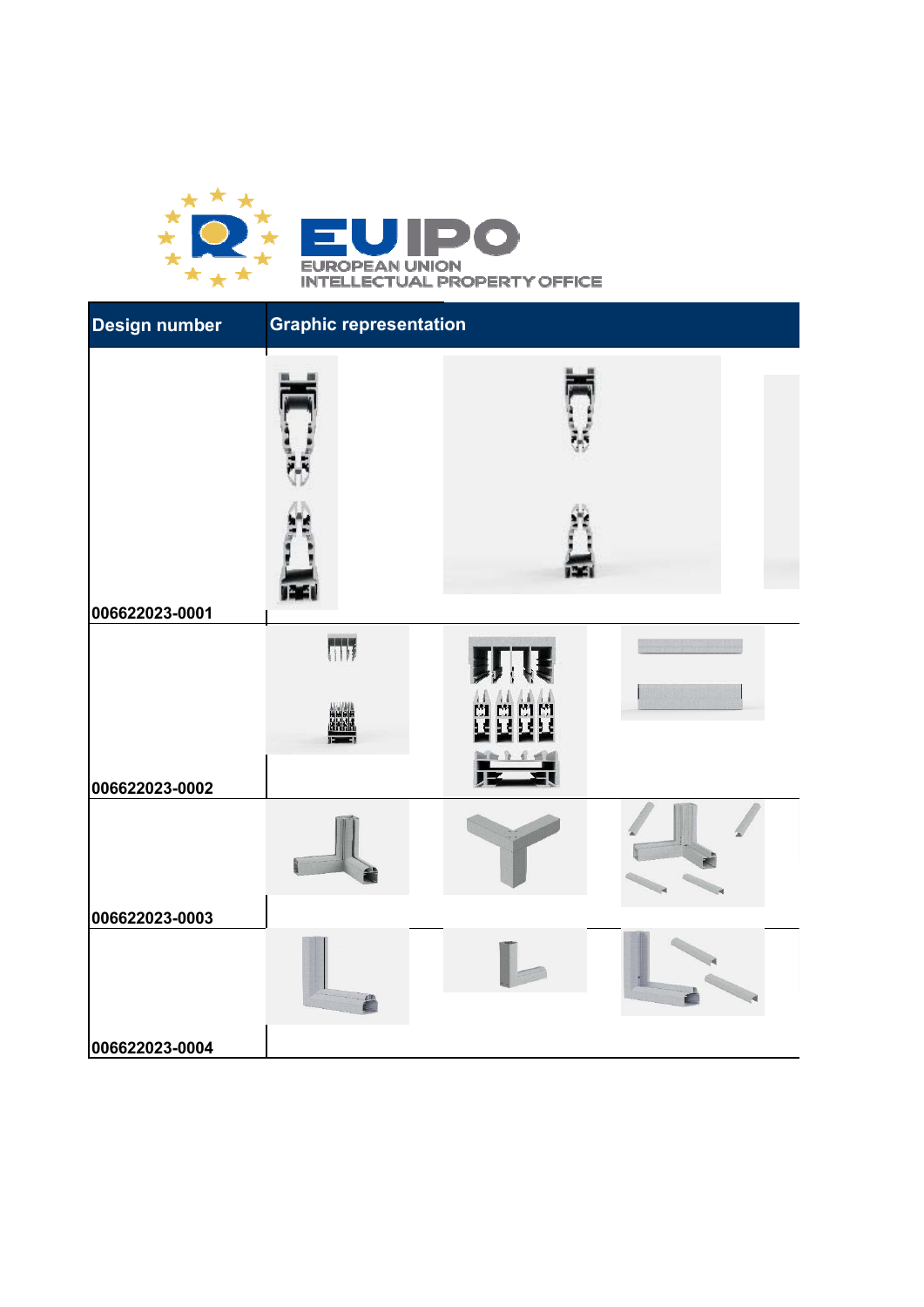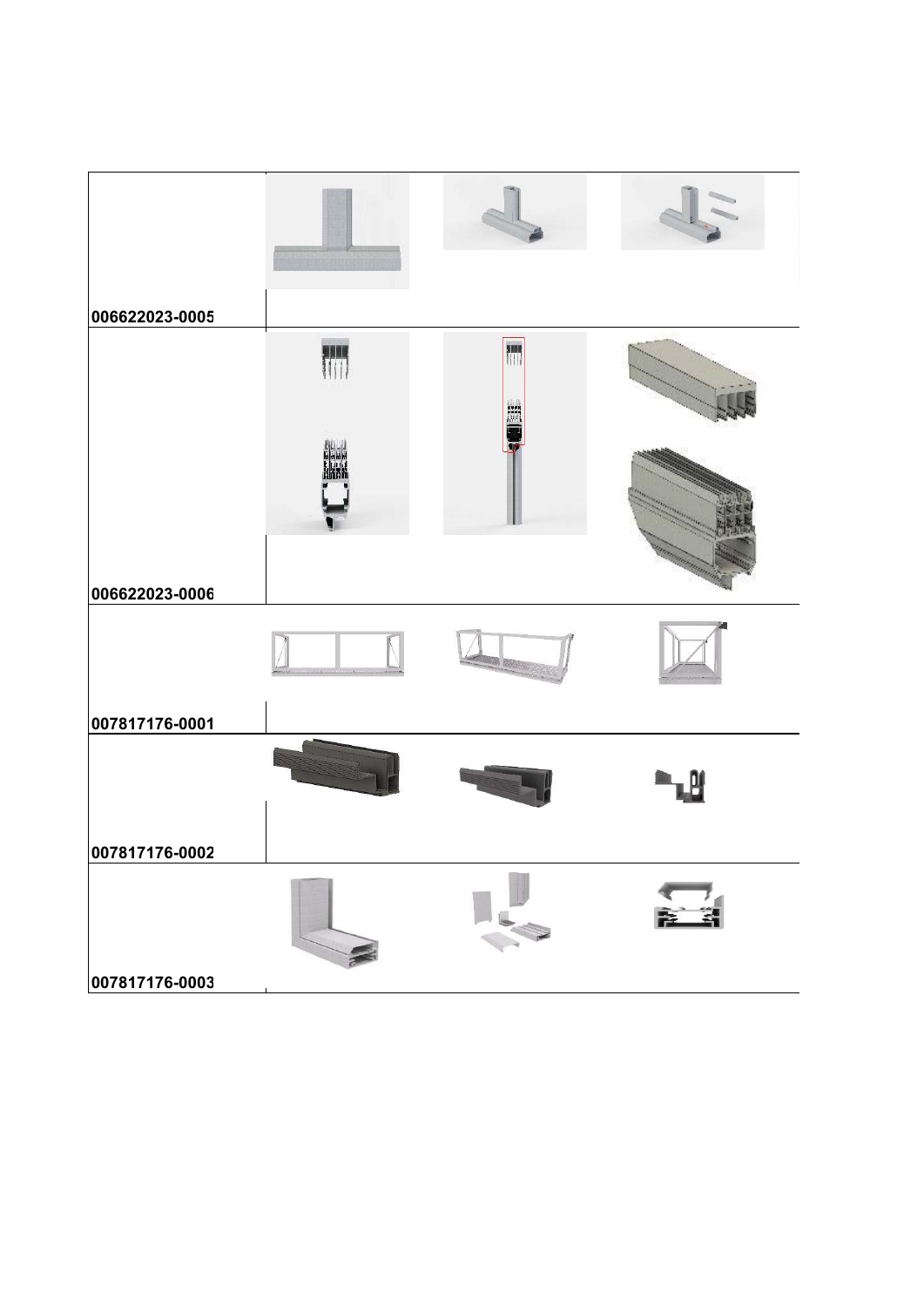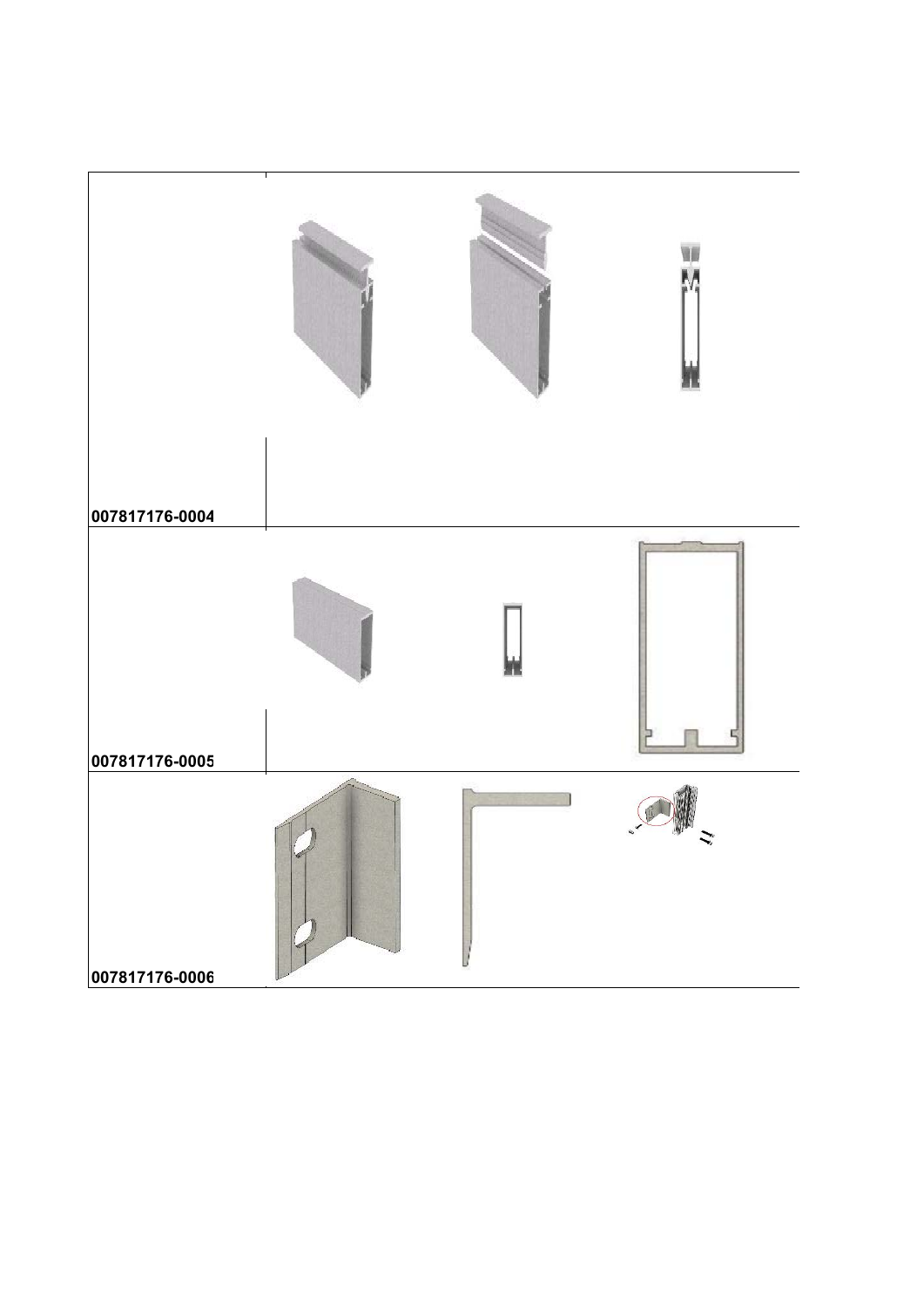| 008823488-0001 |  |  |
|----------------|--|--|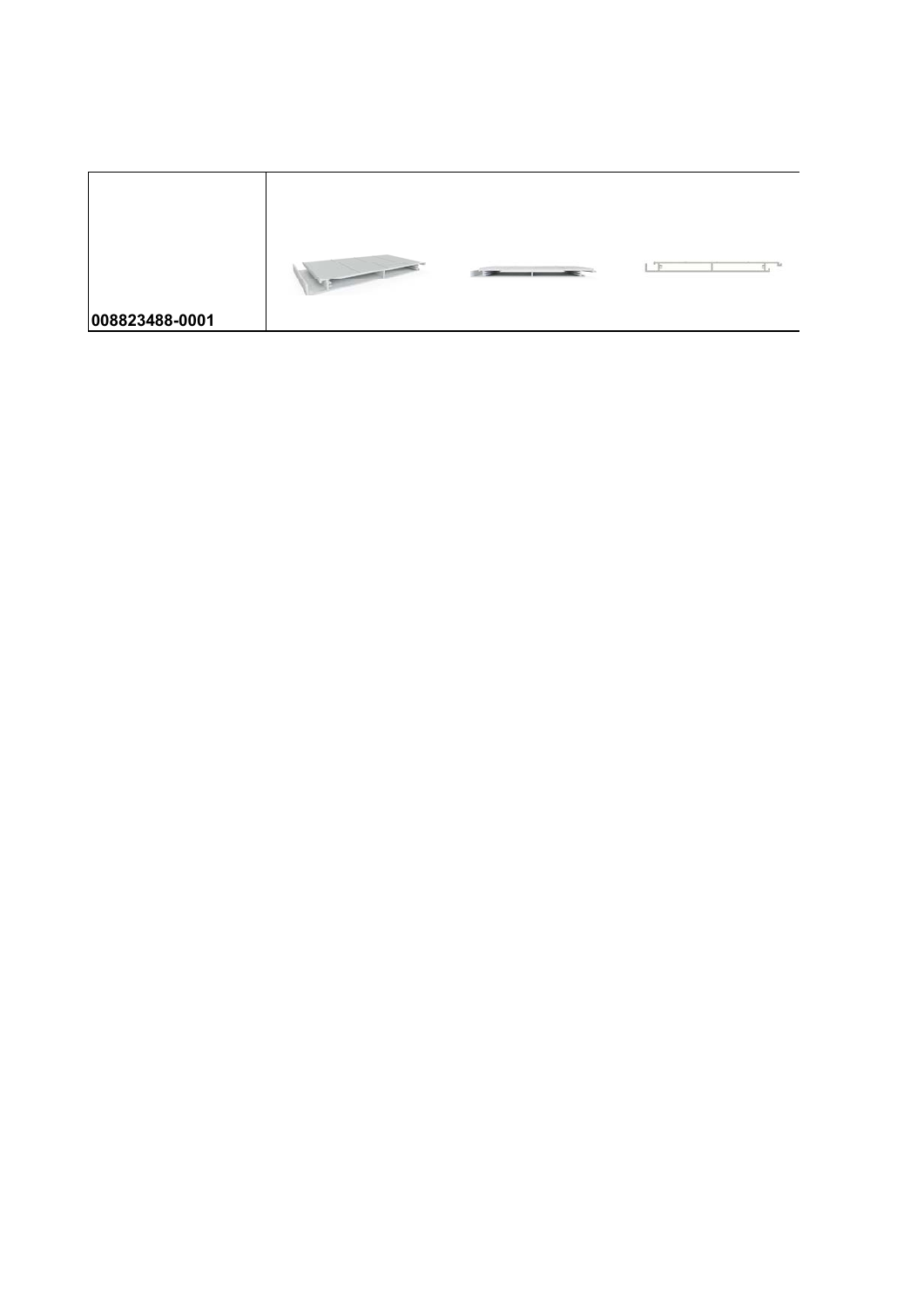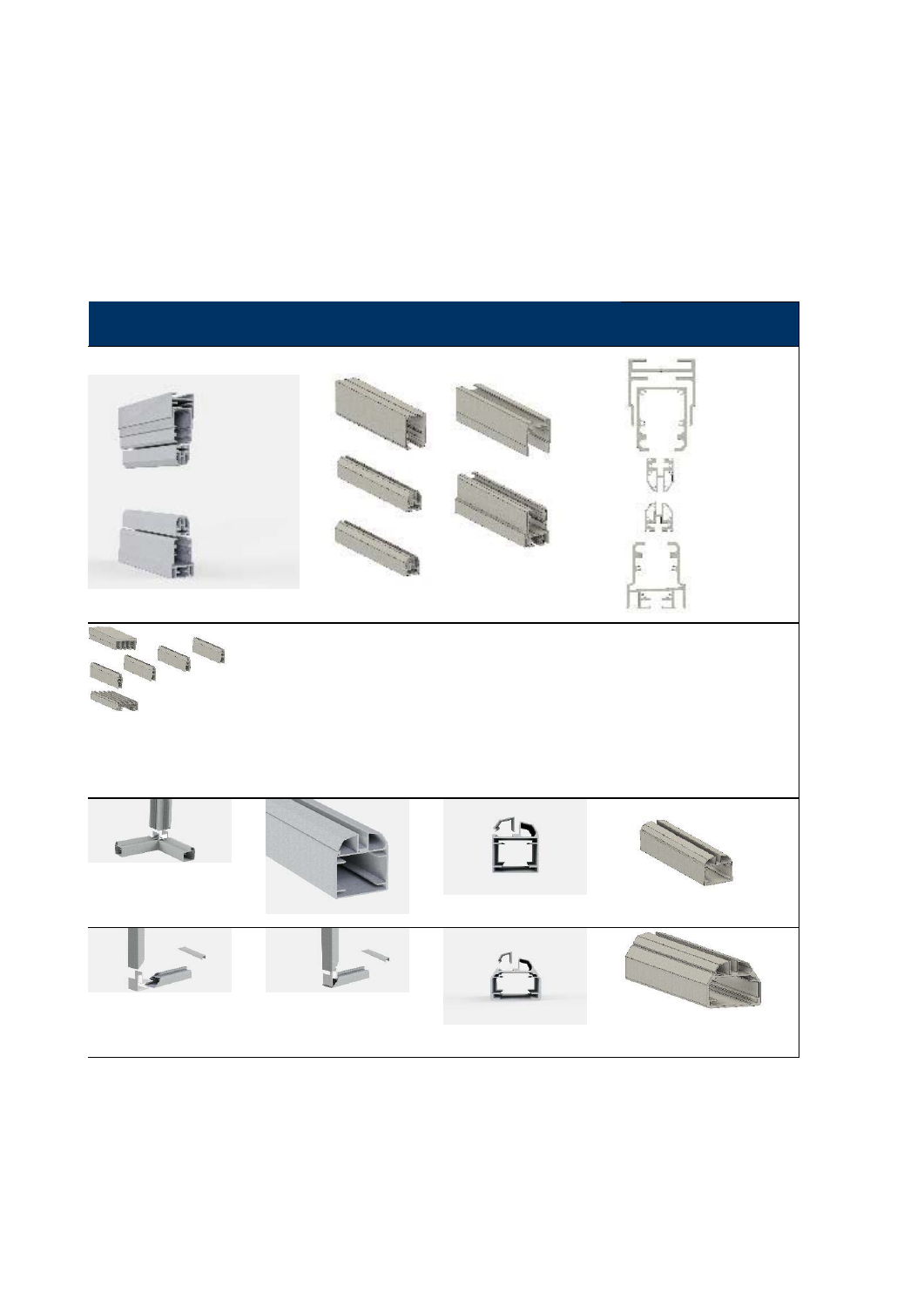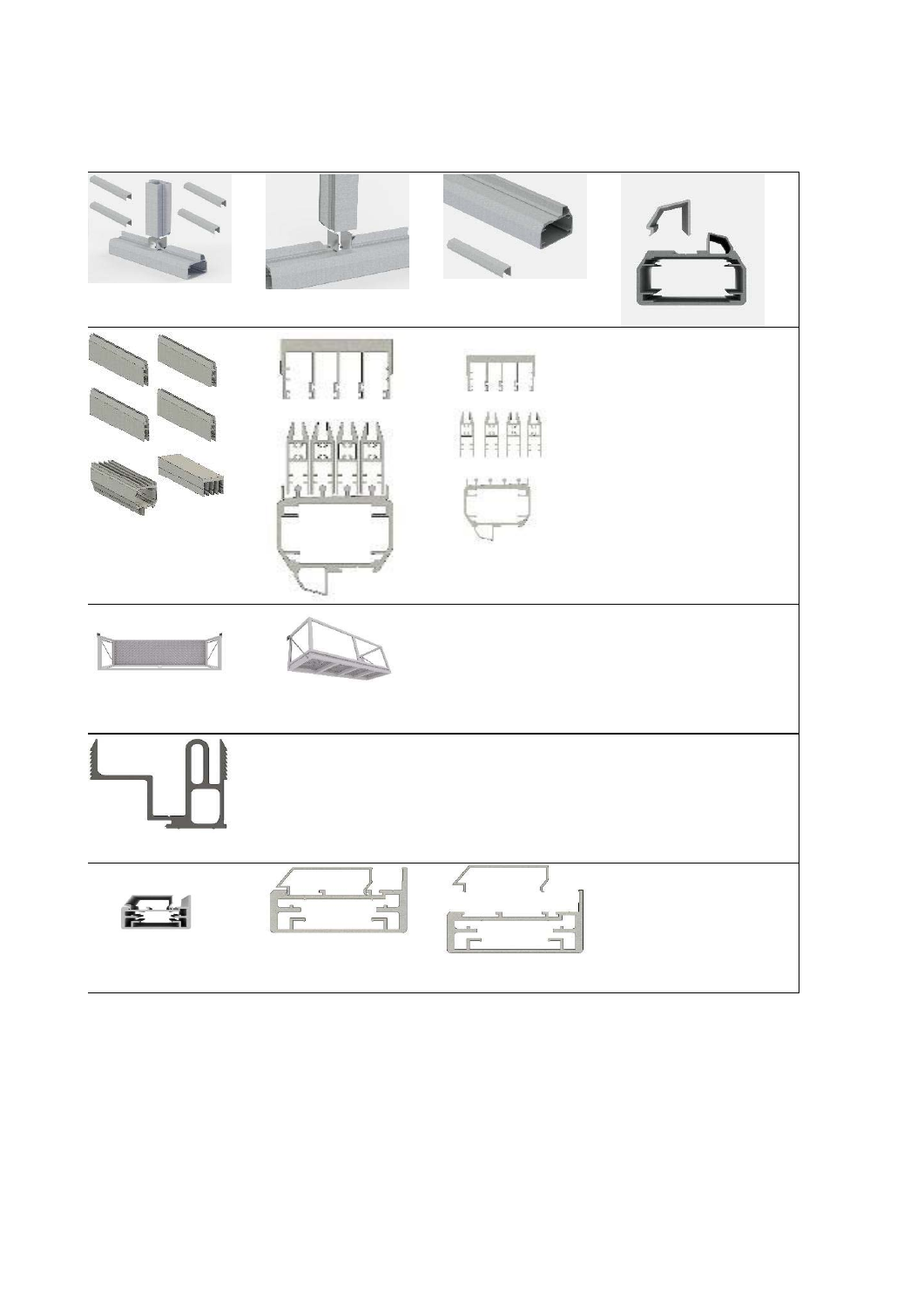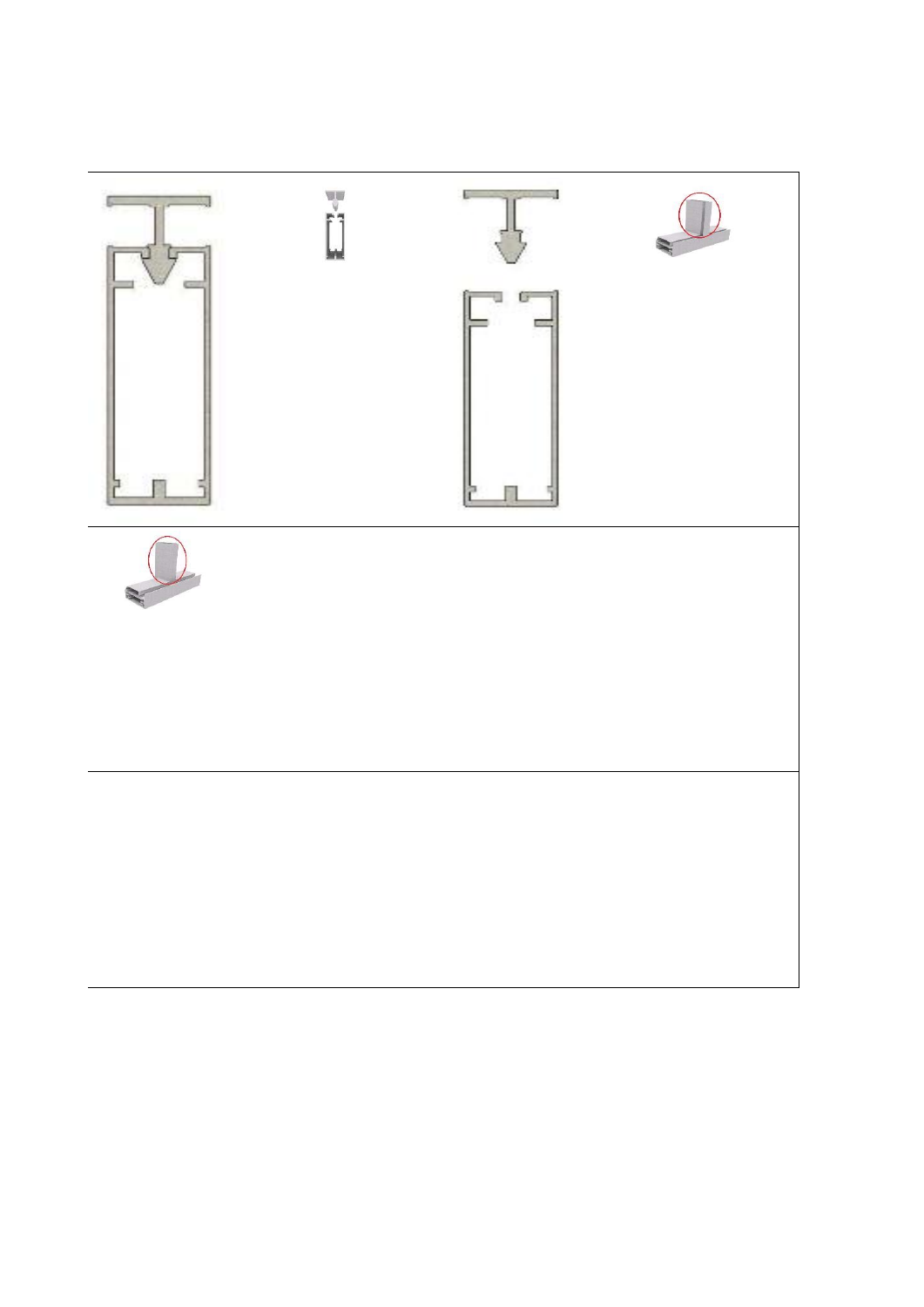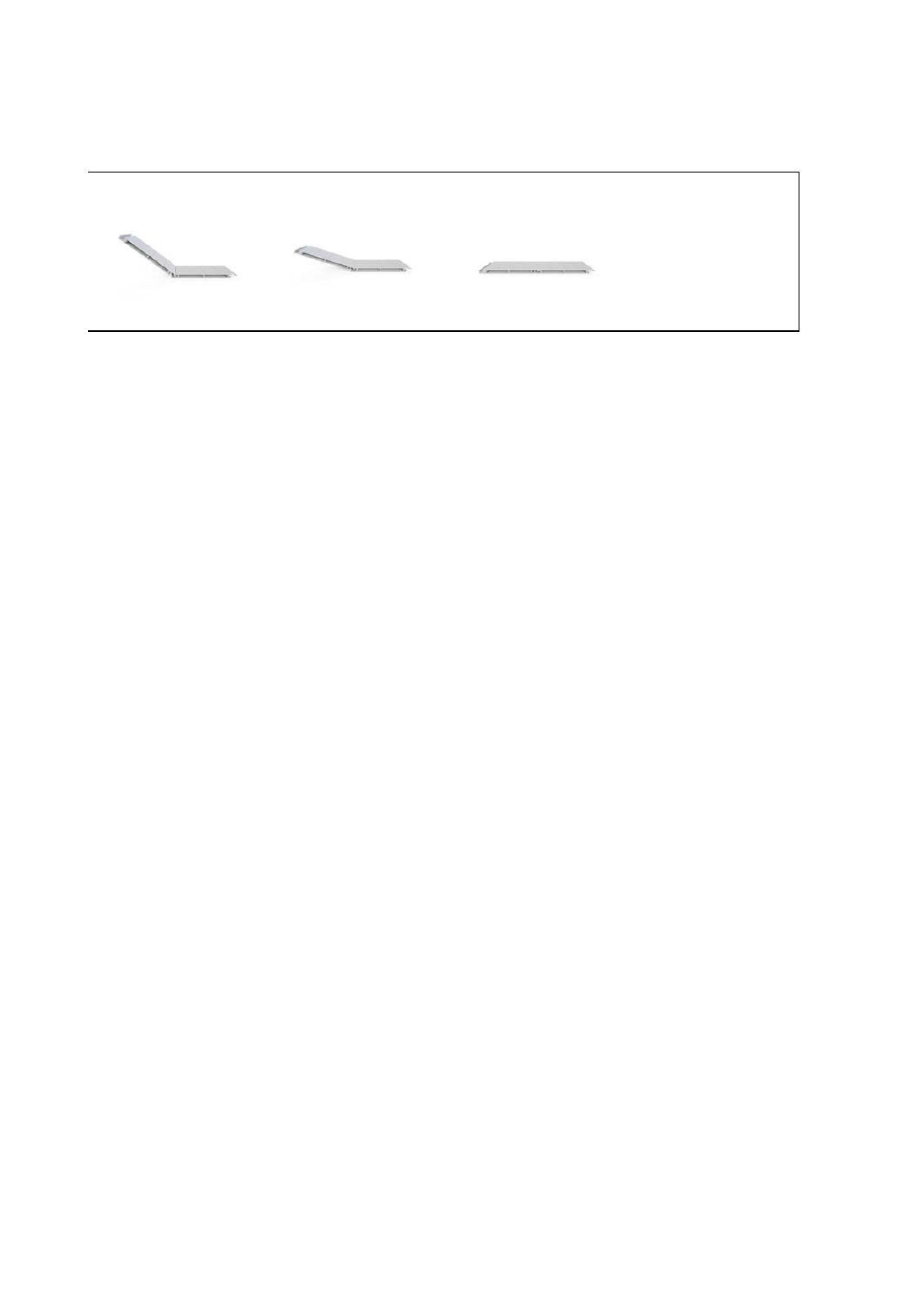| <b>Filing date</b> | <b>Registration date</b> | <b>Expiry date</b> | <b>Locarno Class</b> |
|--------------------|--------------------------|--------------------|----------------------|
|                    |                          |                    |                      |
|                    |                          |                    |                      |
|                    |                          |                    |                      |
|                    |                          |                    |                      |
|                    |                          |                    |                      |
|                    |                          |                    |                      |
| 2/8/2019           | 2/8/2019                 | 2/8/2024           | 25.02                |
|                    |                          |                    |                      |
|                    |                          |                    |                      |
|                    |                          |                    |                      |
| 2/8/2019           | 2/8/2019                 | 2/8/2024           | 25.02                |
|                    |                          |                    |                      |
|                    |                          |                    |                      |
|                    |                          |                    |                      |
| 2/8/2019           | 2/8/2019                 | 2/8/2024           | 25.02                |
|                    |                          |                    |                      |
|                    |                          |                    |                      |
| 12/7/2019          | 12/7/2019                | 12/7/2024          | 25.02                |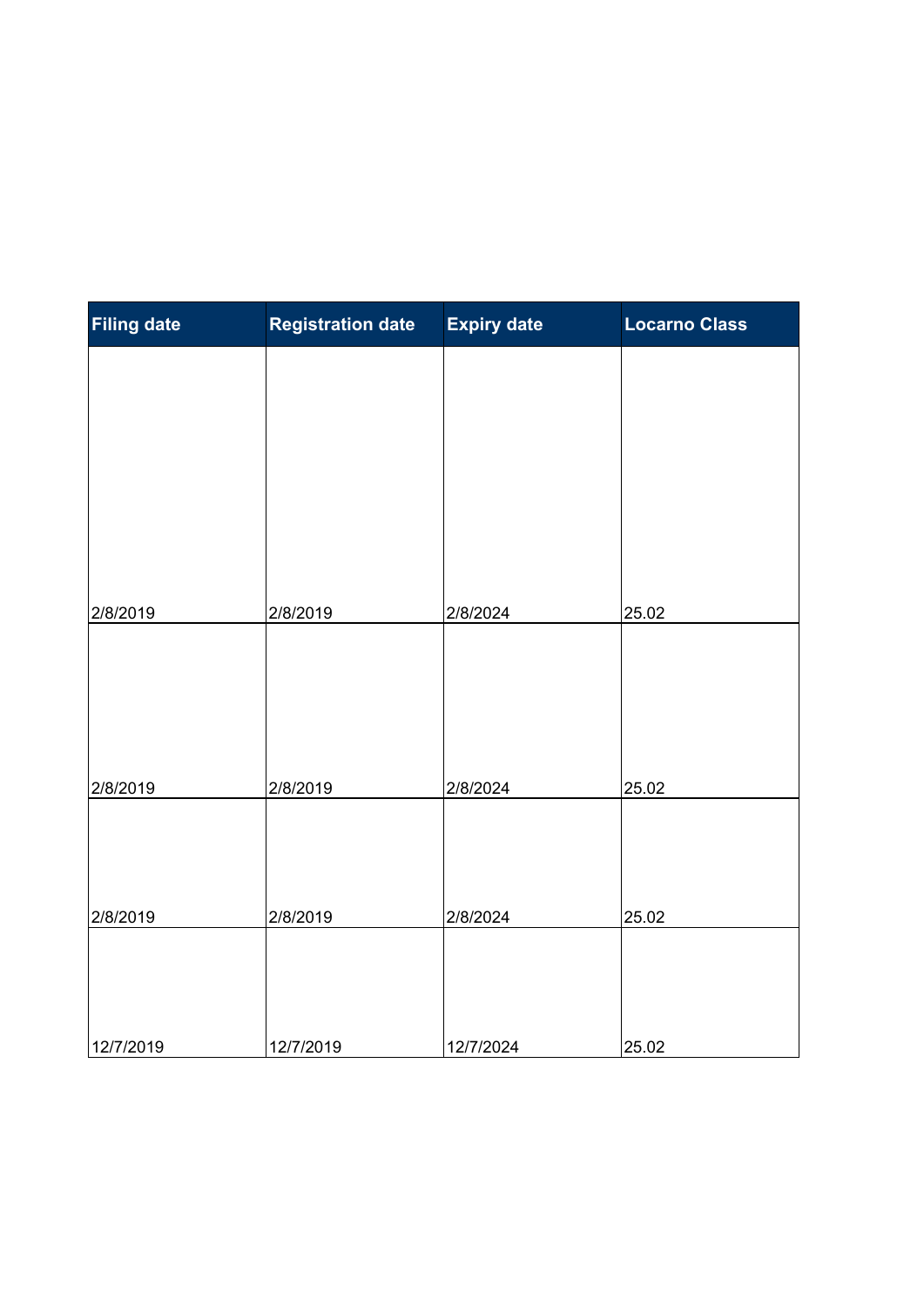| 2/8/2019  | 2/8/2019  | 2/8/2024  | 25.02 |
|-----------|-----------|-----------|-------|
|           |           |           |       |
| 2/8/2019  | 2/8/2019  | 2/8/2024  | 25.02 |
| 17/4/2020 | 17/4/2020 | 17/4/2025 | 25.02 |
| 17/4/2020 | 17/4/2020 | 17/4/2025 | 25.02 |
| 17/4/2020 | 17/4/2020 | 17/4/2025 | 25.02 |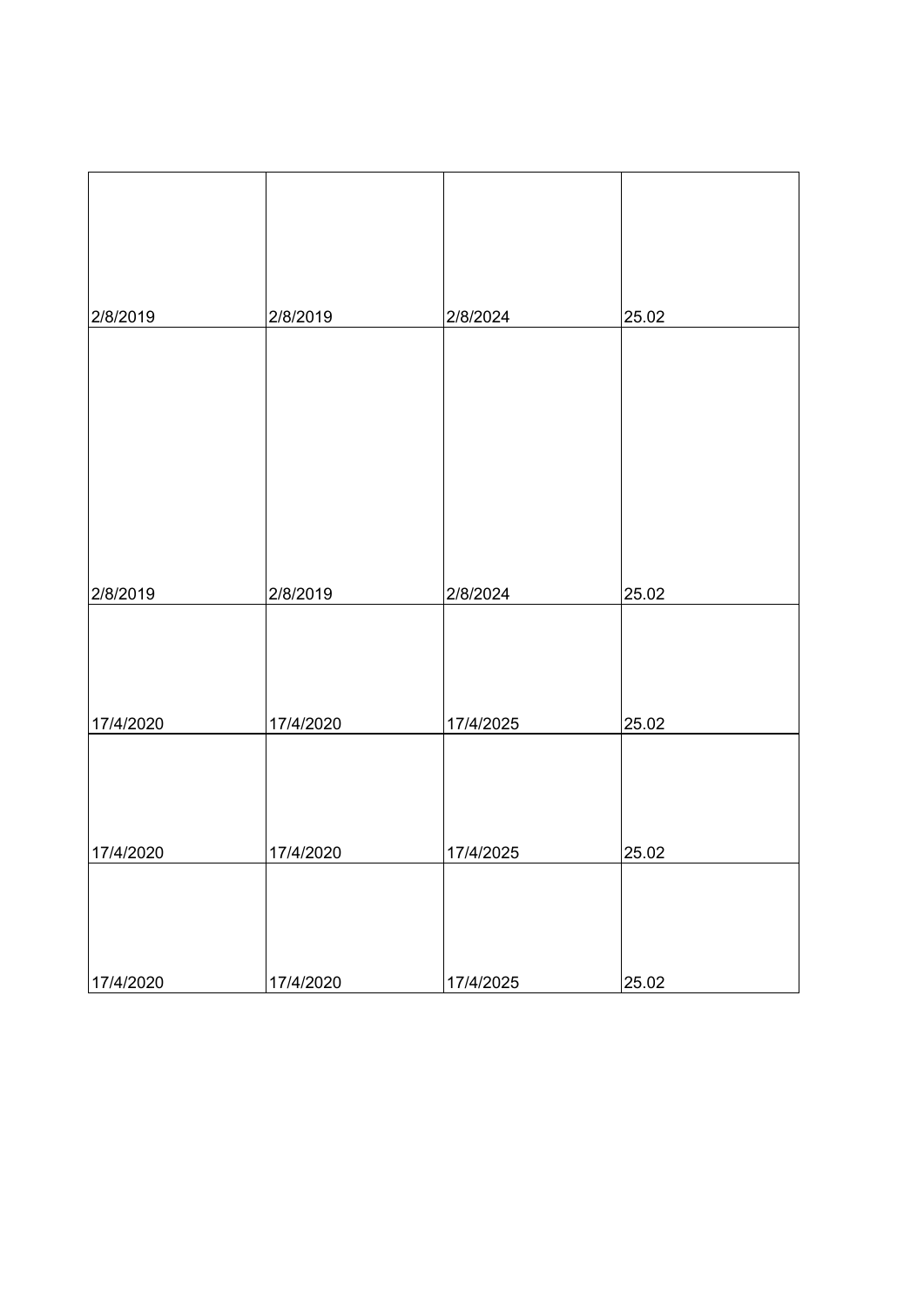| 17/4/2020 | 17/4/2020 | 17/4/2025 | 25.02 |
|-----------|-----------|-----------|-------|
|           |           |           |       |
| 17/4/2020 | 17/4/2020 | 17/4/2025 | 25.02 |
|           |           |           |       |
| 17/4/2020 | 17/4/2020 | 17/4/2025 | 25.02 |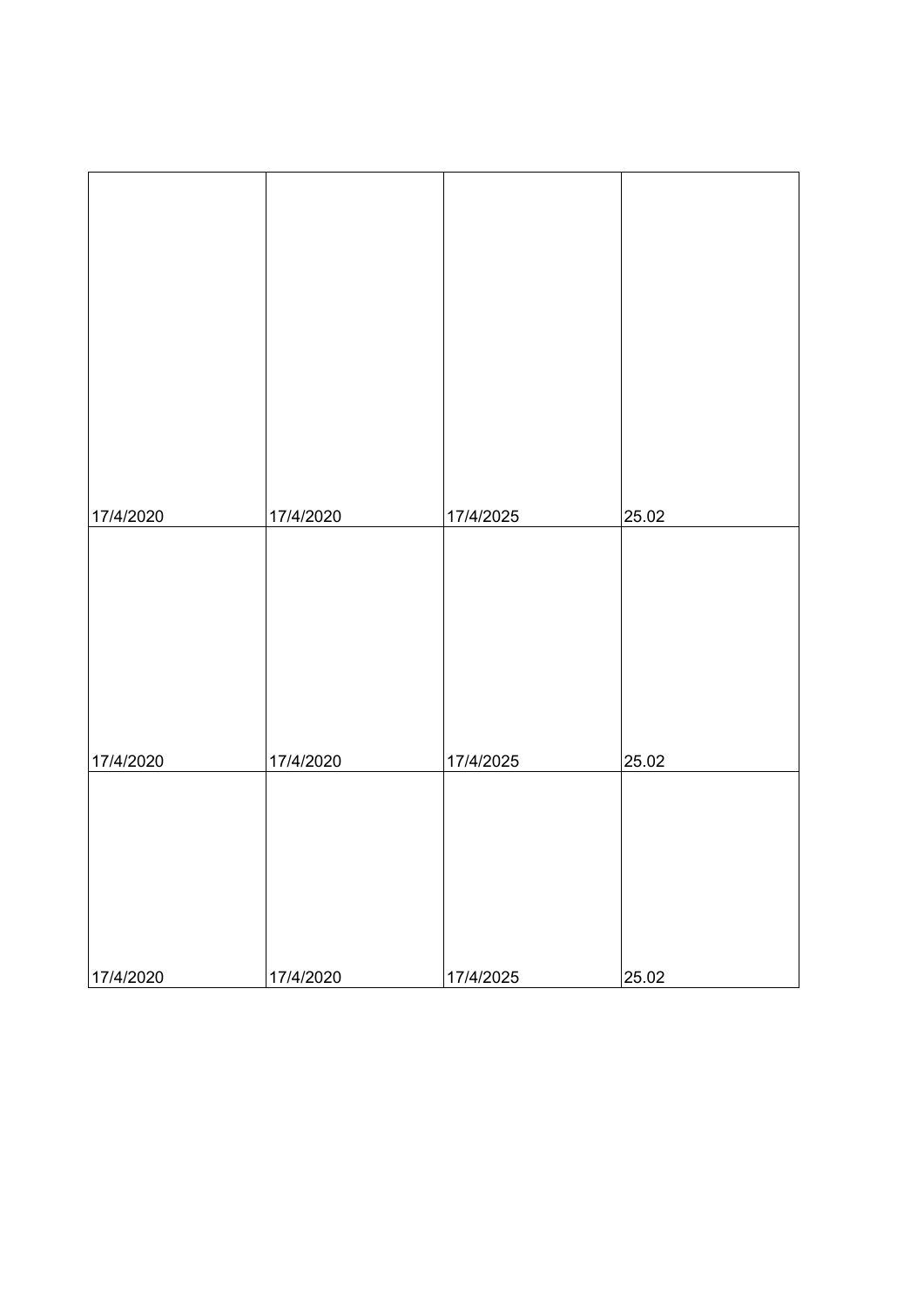| 24/01/2022 | 24/01/2022 | 24/01/2022 | 25.01, 25.02 |
|------------|------------|------------|--------------|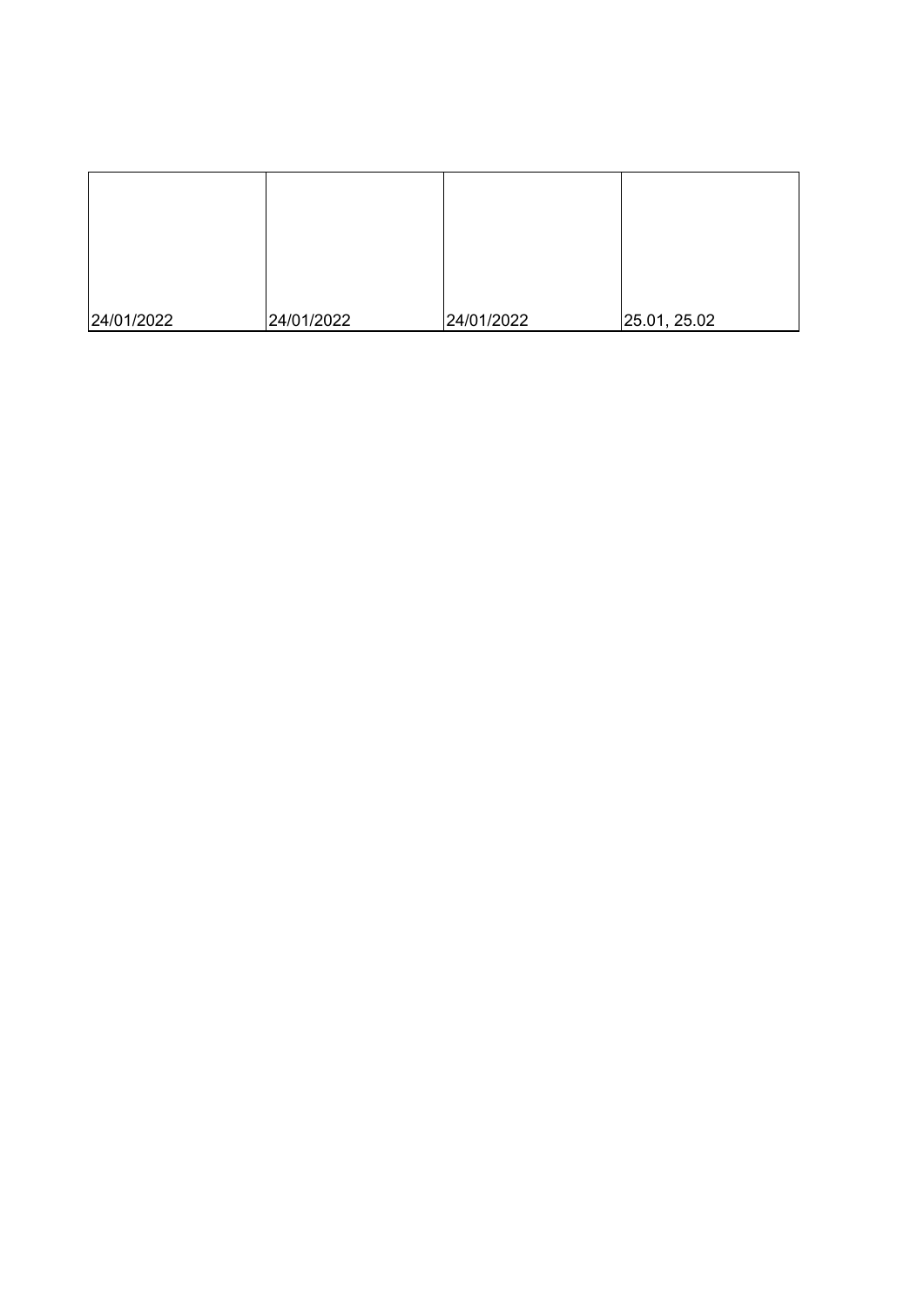| Indication of the<br>product            | <b>Status</b>                            | <b>Owner name</b> |
|-----------------------------------------|------------------------------------------|-------------------|
|                                         |                                          |                   |
|                                         |                                          |                   |
|                                         |                                          |                   |
|                                         |                                          |                   |
|                                         |                                          |                   |
|                                         |                                          |                   |
|                                         |                                          |                   |
|                                         |                                          |                   |
|                                         |                                          |                   |
|                                         |                                          |                   |
| Window frames,<br>Guardrails, Framework |                                          |                   |
| [building]                              | Registered and fully<br>published (A.1.) | Kamil Schneider   |
|                                         |                                          |                   |
|                                         |                                          |                   |
|                                         |                                          |                   |
|                                         |                                          |                   |
|                                         |                                          |                   |
| Window frames,                          |                                          |                   |
| Guardrails, Framework                   | Registered and fully                     |                   |
| [building]                              | published (A.1.)                         | Kamil Schneider   |
|                                         |                                          |                   |
|                                         |                                          |                   |
|                                         |                                          |                   |
| Window frames,                          |                                          |                   |
| Guardrails, Framework                   | Registered and fully                     |                   |
| [building]                              | published (A.1.)                         | Kamil Schneider   |
|                                         |                                          |                   |
|                                         |                                          |                   |
| Window frames,                          |                                          |                   |
| Guardrails, Framework                   | Registered and fully                     |                   |
| [building]                              | published (A.1.)                         | Kamil Schneider   |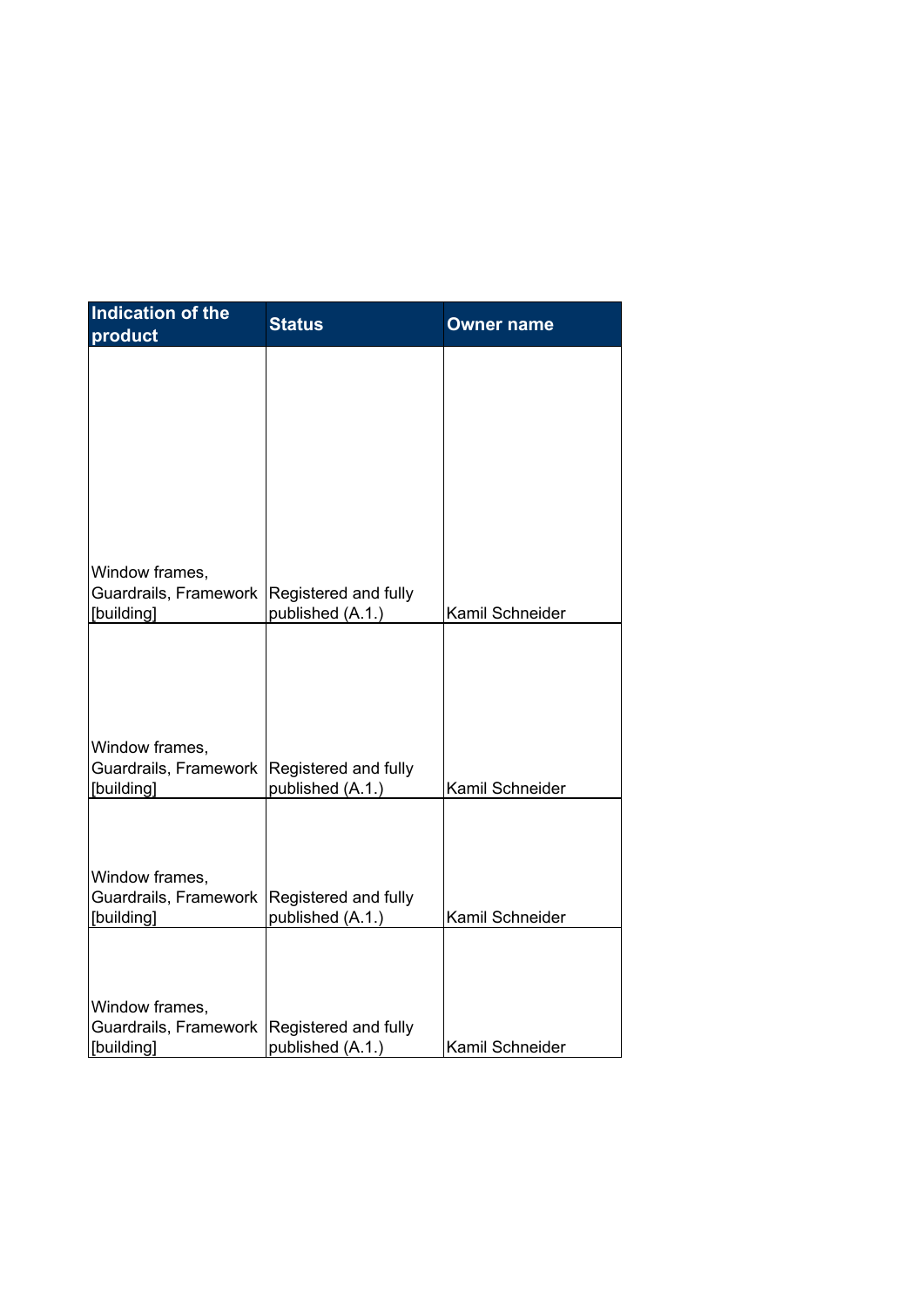| Window frames,<br>Guardrails, Framework<br>[building] | Registered and fully<br>published (A.1.) | Kamil Schneider |
|-------------------------------------------------------|------------------------------------------|-----------------|
|                                                       |                                          |                 |
| Window frames,<br>Guardrails, Framework<br>[building] | Registered and fully<br>published (A.1.) | Kamil Schneider |
| Balconies, Framework<br>[building]                    | Registered and fully<br>published (A.1.) | Kamil Schneider |
| Window frames,<br>Railings, Framework<br>[building]   | Registered and fully<br>published (A.1.) | Kamil Schneider |
| Window frames,<br>Railings, Framework<br>[building]   | Registered and fully<br>published (A.1.) | Kamil Schneider |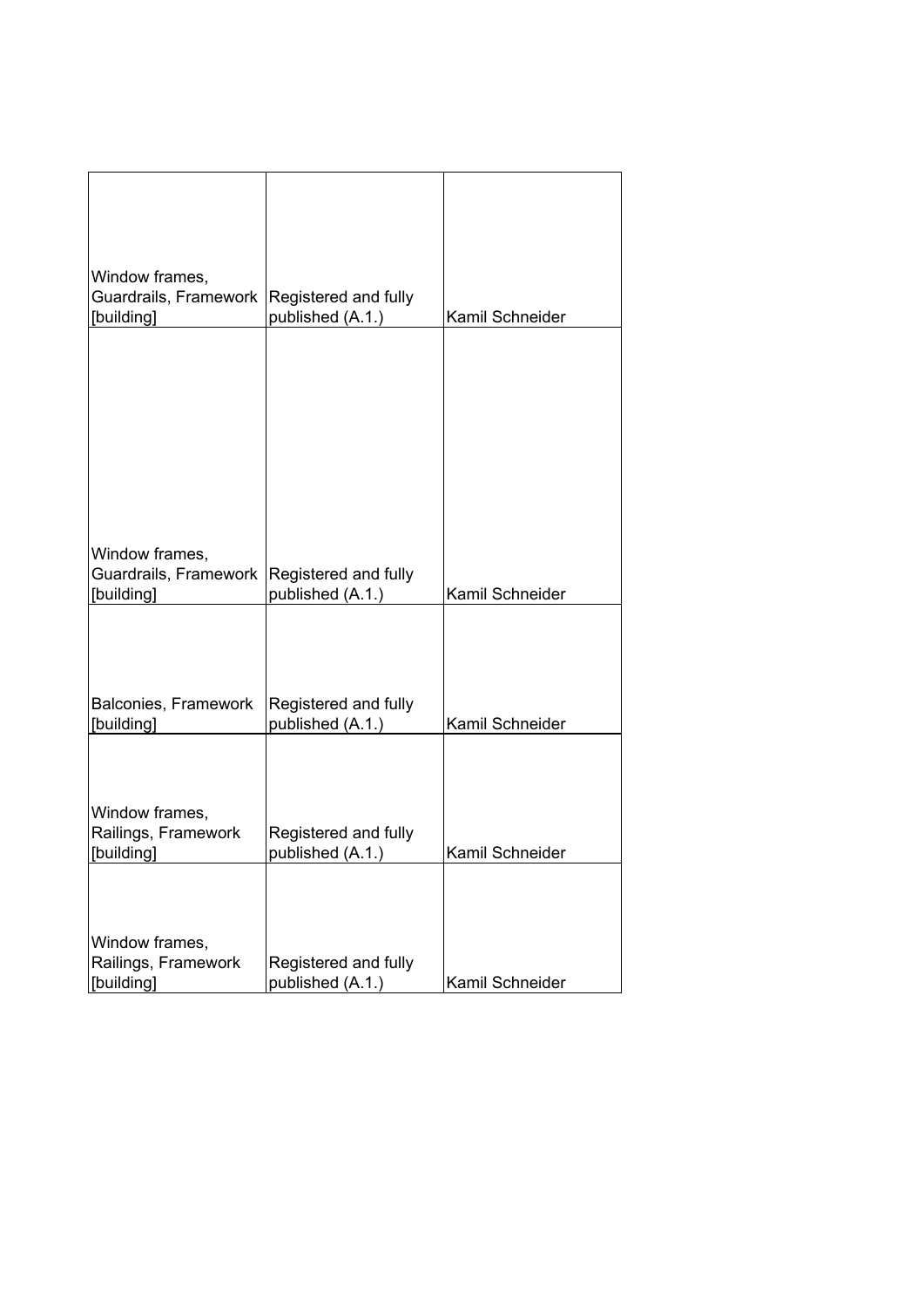| Window frames,<br>Railings, Framework<br>[building] | Registered and fully<br>published (A.1.) | Kamil Schneider                          |
|-----------------------------------------------------|------------------------------------------|------------------------------------------|
| Window frames,<br>Railings, Framework<br>[building] | Registered and fully<br>published (A.1.) | Kamil Schneider                          |
| Fixtures for building<br>elements                   | Registered and fully<br>published (A.1.) | Registered and fully<br>published (A.1.) |